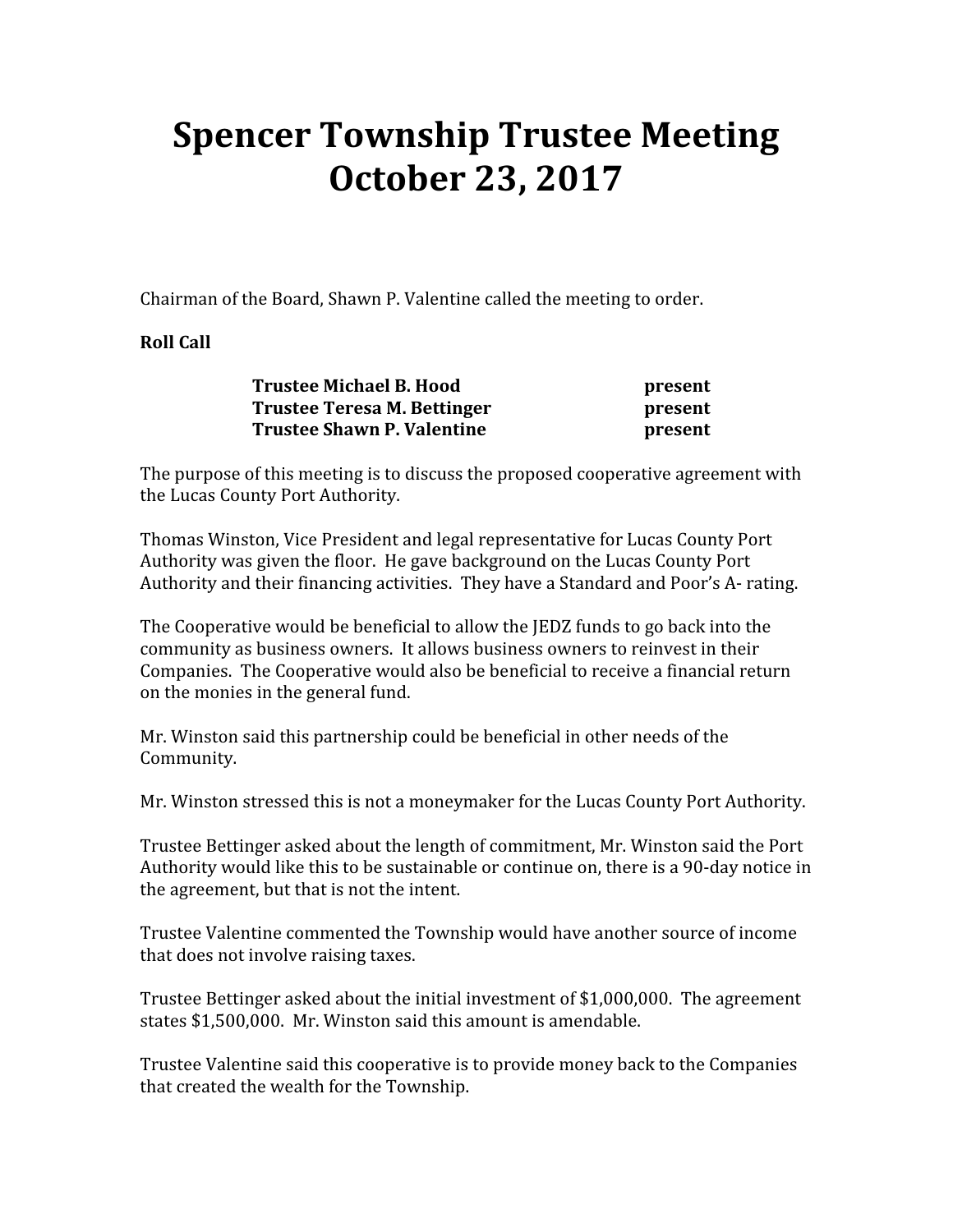Trustee Bettinger asked if the dollars would only be available to Spencer Township businesses. Mr. Winston said that is the spirit of the program, but there could be exceptions that the Board would be informed of in that event.

Sheilah McAdams, legal representative for Spencer Township, asked if there were program guidelines. Mr. Winston answered yes.

Trustee Bettinger asked about a ballpark figure of interest rates to the borrowers, Mr. Winston said it ranges from 3% to 9%.

Mr. Winston stated the return to Spencer would range around 1% at a minimum.

Resident, Jack Gulvas, asked about marketing of the West Winds Industrial Park. Mr. Winston explained the agreement does not include marketing, but they can help identify people that can help with marketing.

Trustee Bettinger asked about a timetable to pull the funds if an emergency occurs in the Township. Mr. Winston explained 90 day notice if the funds are available.

Jim Baum, resident, said a budget for the Township may help to understand this cooperative more easily.

Mr. Baum asked if this was being done with any other Townships with a JEDZ. Mr. Winston said no, not at this time.

Trustee Hood asked once the agreement was approved when would the funds be transferred. Mr. Winston said it could be on the Township's timetable.

Trustee Hood commented the Township is more financially stable than it has been in a long time.

Mr. Winston explained the Port Authority would inform the community of this program and start taking applications for loans.

Trustee Hood said 1.5% is a good return and this will help us build up our own reserves.

Dawn McDonald, Fiscal Officer, explained the Ohio Revised Code binds Townships and certain types of investments are prohibited. She will contact the Auditor of State's Office.

Trustee Bettinger asked where does the return go. Mr. Winston explained the interest will go to the Township and the principal amount will go to the Port Authority.